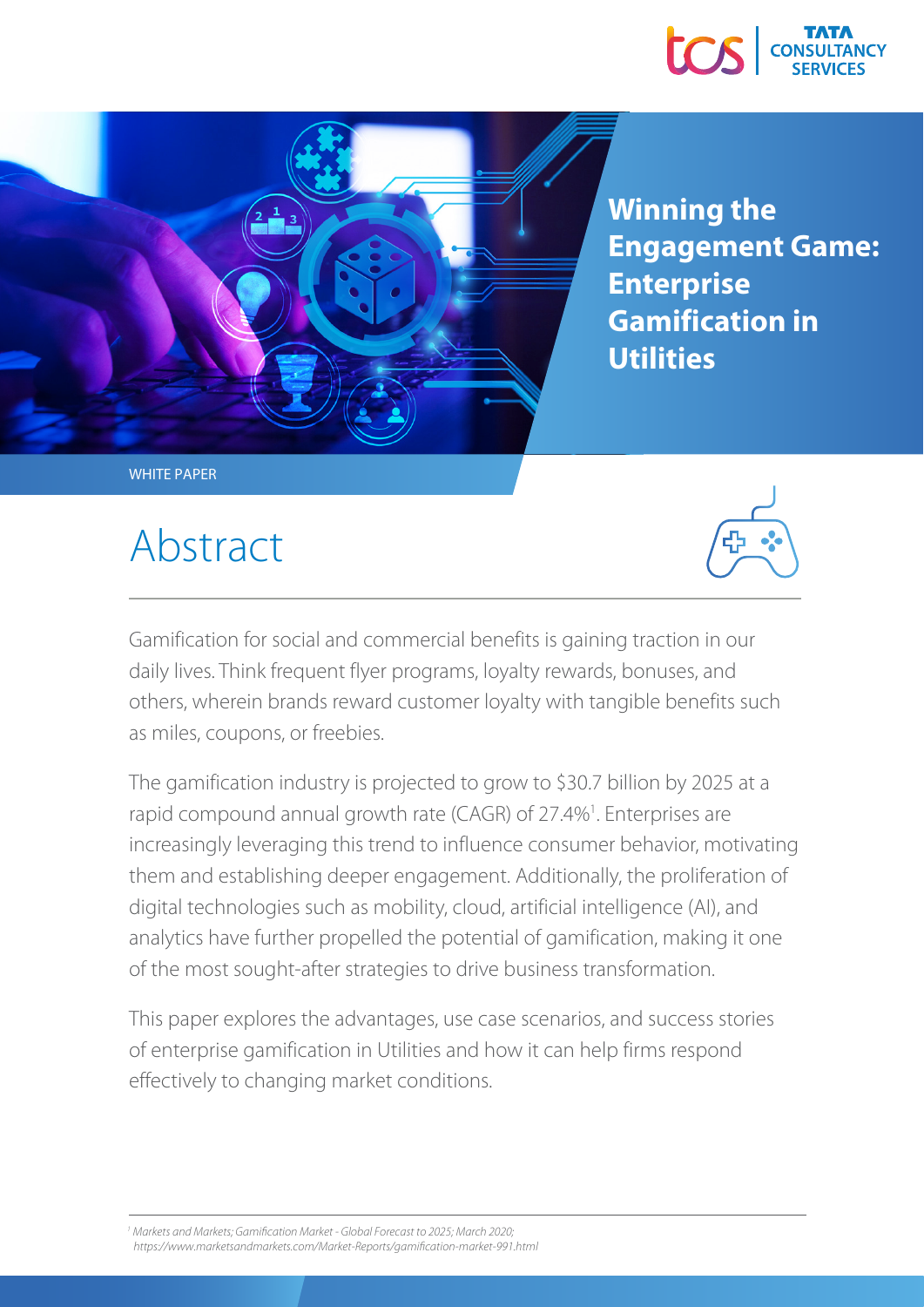

### Enterprise gamification: Redefining customer and employee engagement

Enterprise gamification takes different aspects of gaming such as engagement, transparency, challenge, and fun, and applies them to meet the real-world objectives of an organization. Every aspect of organizational activity, from routine tasks and learning modules to customer interactions and sales, can be gamified by combining innovative ideas and creativity.



*Figure 1: Game cube - Leveraging human psychology in enterprise gamification*

Gamification can promote desired user behavior across existing business applications such as collaboration platforms and self-service portals. This requires focusing on key aspects of human psychology such as social pressure, significance, achievement, ownership, availability, and volatility (The Game Cube Figure 1). In addition, with utilities increasingly embracing digital technologies such as big data and analytics, cloud, mobility, AI, and social media, enterprise gamification holds significant potential for them. Here's how:

- **Big data:** Utilities have a huge influx of data from sensors, customer relationship management (CRM) and billing systems, smart meters, social media and other external sources. Organizations can use this real-time data to drive gamified platforms to make the experience richer and more engaging.
- **Analytics:** Customer data (structured and unstructured) can be analyzed to determine consumption, CO2 footprint and community impact, while delivering personalized playing experiences on a gamified platform.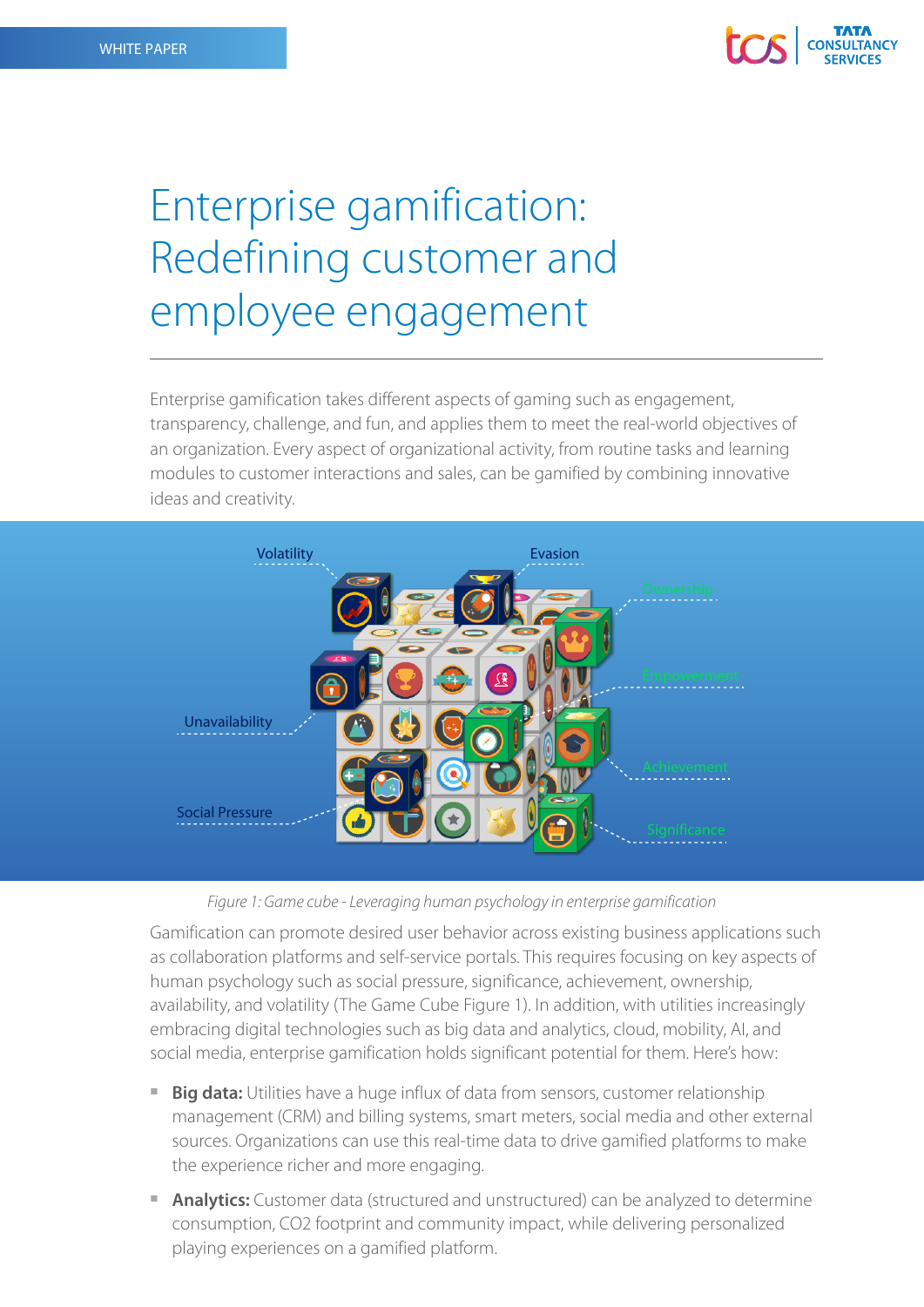

- **Cloud:** Data processing and presentation requires faster and secured platforms while maintaining cost. Gamified platforms can be hosted on pay-per-use infrastructure, thereby reducing total expenditure (TOTEX).
- **Mobility:** Mobile applications can be gamified to improve adoption, usage, interaction and experience. Mobile based gamification platforms can also access information like location, screen time, camera images, etc. to further enhance and personalize the game experience.
- **Artificial intelligence:** Designers can add self-learning features and ways to change the course of the game based on how the user is playing. AI-based games can provide real-time tips on location and weather-based suggestion for energy savings, personalized rebates based on usage and bill payment options based on customer preference.
- **Social media:** Social media can be used to promote enterprise games, enable collaboration among users to share energy saving ideas, promote leading contributors to a cause, highlight sustainability ideas within a community and allow players to showcase their in-game achievements. It is also an efficient tool to source data for generating player personas.

#### Gamification in the utilities industry: Six key use cases

The time is ripe for the Utilities industry to explore enterprise gamification to increase consumer awareness, build customer relationships, and drive loyalty. A well-designed game can enable Utilities to better engage their internal and external stakeholders and derive both tangible and intangible value, as shown in Figure 2. Enterprise gamification makes 90% of employees more productive, 30% experience higher motivation to be at work, and 91% enjoy a better work environment<sup>2</sup>. In today's world, when majority of the workforce is operating remotely (400% increase in the last decade<sup>3</sup>), the online retail market is growing annually at 32% on average<sup>4</sup> and time spent on mobile apps has doubled in the past four years<sup>5</sup>. It is critical that companies make their interaction channels more engaging and enriching.

<sup>3</sup> TechRepublic; How remote work rose by 400% in the past decade; January 22, 2020;

*5 MobiLoud; People Spent 90% of Their Mobile Time Using Apps in 2019; https://www.mobiloud.com/blog/mobile-apps-vs-the-mobile-web/*

*<sup>2</sup> Engagement Strategies Media; Survey: Gamification Improves Work Experience for 91% of Employees;* 

*https://enterpriseengagement.org/newswire/content/8468367/survey-gamification-improves-work-experience-for-91-of-employees/*

*https://www.techrepublic.com/article/how-remote-work-rose-by-400-in-the-past-decade/*

*<sup>4</sup> Digital Commerce 360; US ecommerce sales rise 25% since beginning of March; April 1, 2020;* 

*https://www.digitalcommerce360.com/2020/04/01/us-ecommerce-sales-rise-25-since-beginning-of-march/*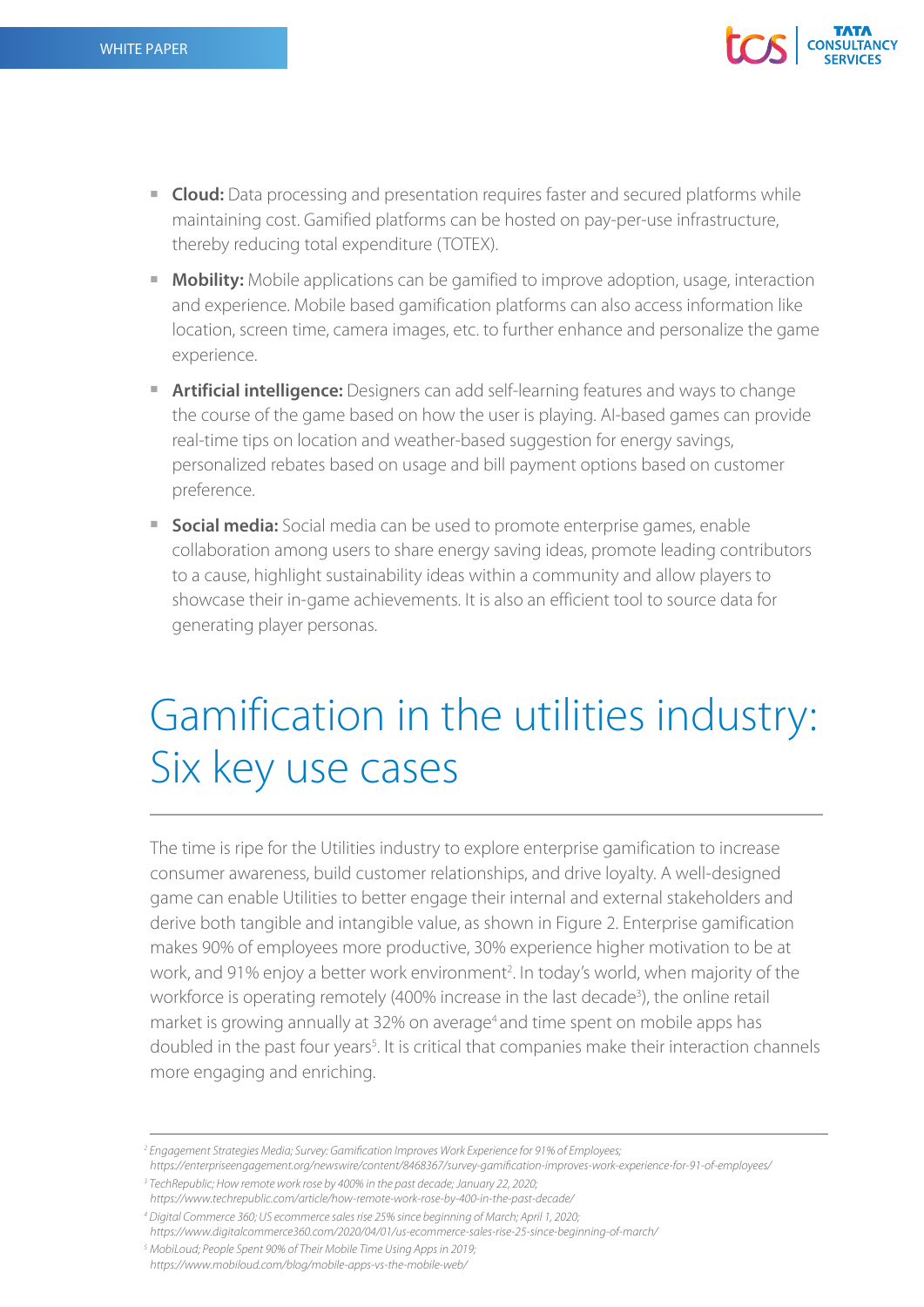



*Figure 2: Value quadrant for utility players*

Let's explore six key use cases where gamification can produce better results for utilities as compared to the traditional approach:

- **Promoting new services:** Utilities can offer points and badges to customers for using new services. For instance, customers can earn badges for adopting smart metering, earn points for leveraging mobile apps for self-service, or get rewards for engaging with the utility provider for other value-added services.
- **Increasing awareness about conserving energy and water: Utilities can create** self-running game platforms to track how much energy or water their customers are saving. These platforms typically use smart meter data and enable the customer to track their performance over time. They can also enable peer comparisons, challenges and quests for customers to complete individually or as a community.
- **Enhancing employee collaboration:** Organizations can promote collaboration by rewarding employees for using the gamification platform frequently, helping others by sharing best practices, success stories or resolving their problems. It can also promote field collaboration where employees can request peers for remote or on-site help. Employees can earn points and badges for increased collaboration and rewards for sharing tools and logistics.
- **Improving performance at the contact center:** Organizations can create challenges and quests based on real-time performance of contact center agents. Customer feedback call handling time, success in resolving problems or sharing of knowledge with peers can be among the key performance indicators (KPIs) tracked by the gaming platform. By winning challenges, employees can earn badges and points, thus motivating them to excel further.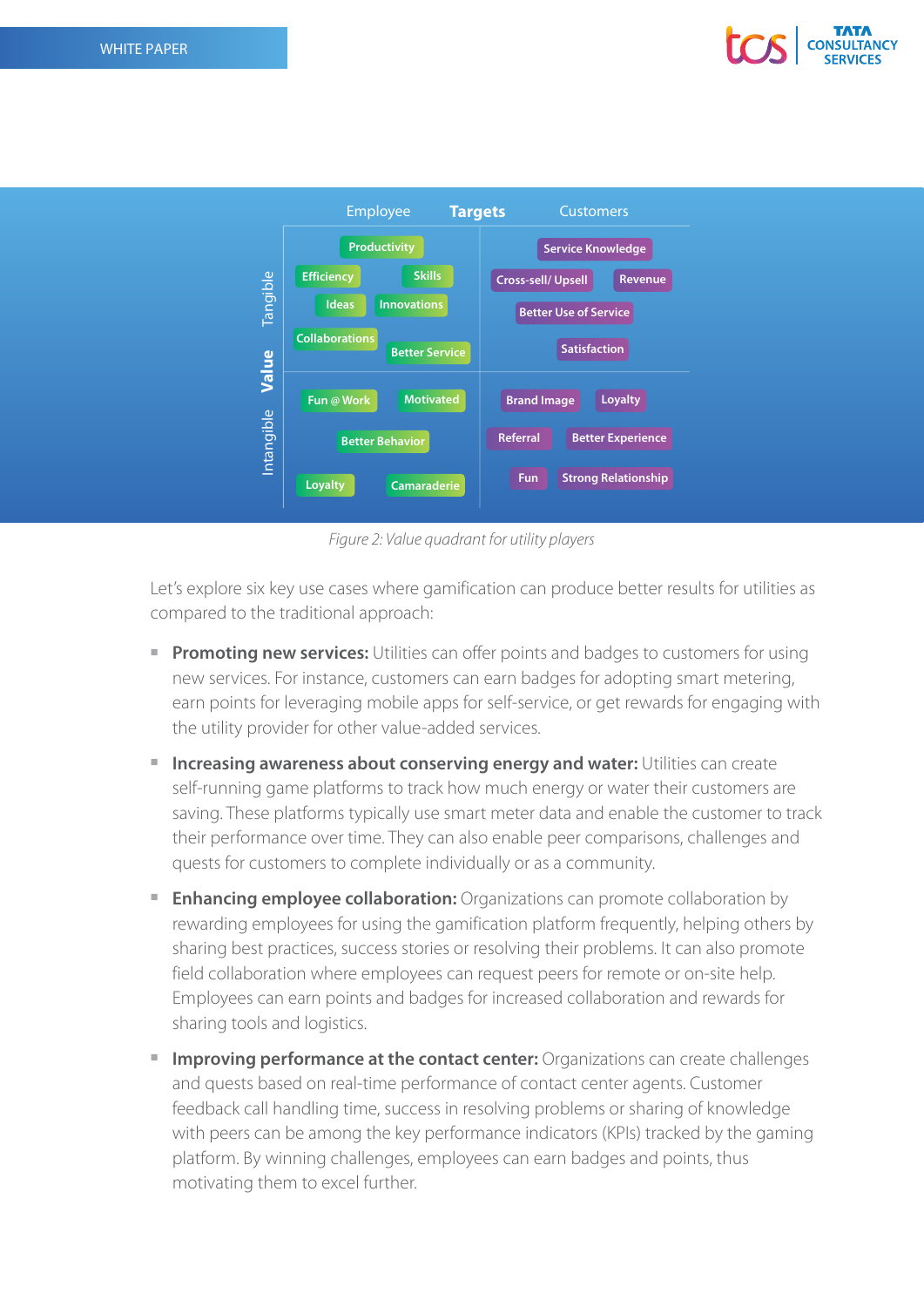

- **Promoting e-learning adoption and uptake:** E-learning platforms optimize operational costs and maximize employee output. Gamification can help Utilities promote the adoption of such platforms and reward employees with points and skill badges for every e-learning course completed. These points and badges also allow organizations to identify highly skilled resources and subject matter experts (SMEs).
- **Engaging customers in operations:** Customers can not only be a source of revenue, but also add value to the utility's operations – from reporting problems in the field to fixing their own problems. To encourage such customer initiatives, utilities can build gamification techniques within the apps or platforms already used by customers. Organizations can effectively motivate customers by not only guiding them through these best practices, but also rewarding them for the value they bring by adopting the best practices.

Leading utilities such as National Grid, Commonwealth Edison (ComEd)<sup>6</sup>, Washington Gas, E.ON, DTE Energy, and Consumers Energy have already adopted gamification to influence consumer behavior. While some companies are leveraging gamification to motivate their customers to save energy and in turn earn tangible rewards, others are using gamified platforms to track behavioral norms and compare themselves against peers. All of these initiatives are aimed at encouraging consumers to evaluate and optimize their energy consumption. The use of simple games enables these companies to better engage with their customers and guide them in maximizing energy efficiency in their homes.

# Making the right moves in the game

As utilities increasingly embrace gamification platforms, they need to consider these key factors:

- I Identify a purpose and clear set of objectives intended to achieve the ultimate goal.
- Define a process and then gamify it.
- Define company values and culture clearly and ensure that any gamification is in accordance with the culture.
- I dentify appropriate rewards and recognition that are likely to resonate with users; understanding what motivates players to perform better, both individually and as a team.
- Communicate the results through the right channel at the right time, and in the right manner.
- Track the right metrics using the right set of data.
- Focus on the long-term gains of the organization and plan implementation activities accordingly.

<sup>&</sup>lt;sup>6</sup> CIO; Gamification Helps Utility Companies Change Customer Behavior; October 27, 2014; *https://www.cio.com/article/2835752/gamification-helps-utility-companies-change-customer-behavior.html*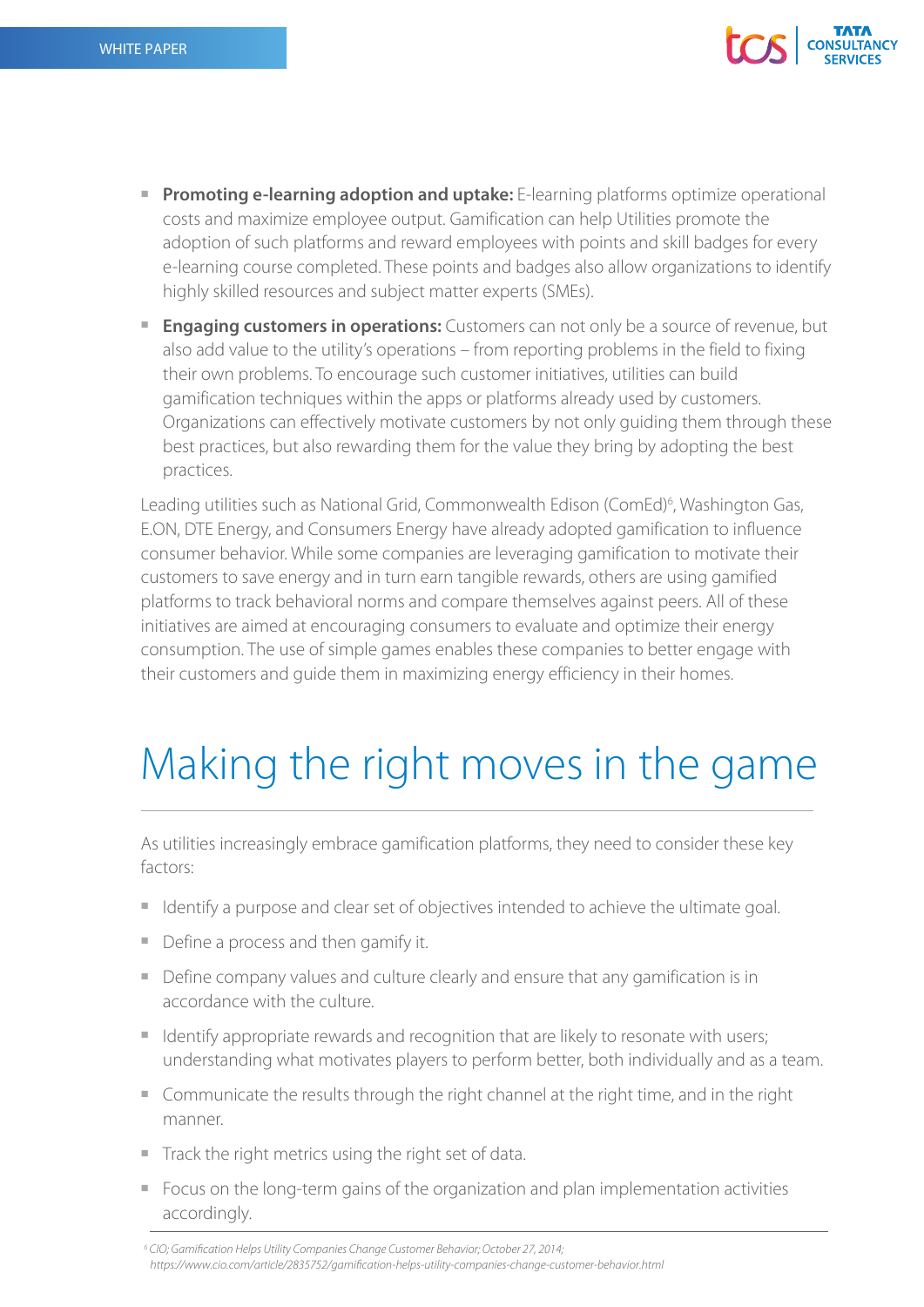

Utilities can also take a cue from organizations in other industries that have successfully leveraged gamification to drive better business outcomes, as well as employee and customer engagement, as listed below:

- Fitbit and Strava have revolutionized the fitness sector by smartly adopting gamification. Using smart devices and mobile phones, these platforms are making life a 'sport'. Users share data related to movement, location, exercises, achievements, calorie consumption, and more. This is encouraged by intrinsic and extrinsic rewarding mechanisms that include community challenges, regular feedback, badges, social boosting rights, and more.
- Salesforce increased cybersecurity awareness among its employees through a gamified training campaign. After the training, the company observed that 50% of users were less likely to click on a phishing link, while 82% were more likely to report the same.<sup>7</sup>
- Retail companies use gamification to boost loyalty and increase sales by engaging users in community competitions, awarding badges based on feedback and referrals generated, putting timers on rush sales and offering cashbacks.

### Driving sustainability in utilities through gamification

In today's highly connected era, Utilities should consider innovative ways of leveraging gamification in combination with data from internet of things or IoT-driven smart grids, smart cities, infrastructure sensors and other connected devices to improve outcomes for themselves and the planet. Enterprise gamification can provide the necessary impetus for a customer to embrace green energy, adopt self-service initiatives, or use a new solution, device or technology. For instance, activist Philippe Cousteau, in conjunction with the University of Virginia, has developed a multiplayer online game to simulate the impact of human activity on the health of the Chesapeake Bay (the largest estuary in the US). In the UVA Bay Game, players assume the role of key stakeholders — ranging from fisherman to regulators — to learn systems-thinking and collaboration.8

With time and attention becoming increasingly scarce and resources turning precious, stakeholders are likely to be attracted to more rewarding activities and opportunities that can help them accomplish and socialize more. Enterprise gamification offers this. It could well be the next game changer that helps utilities better engage their stakeholders to maximize returns and stay ahead of the game.

<sup>8</sup> Medium; How Green Gamification Can Save the Planet and the Utilities; November 5, 2018; *https://medium.com/nyc-design/how-green-gamification-can-save-the-planet-and-utilities-8a33b79eb743; Accessed November 2020*

*<sup>7</sup> Computerworld; Boost your security training with gamification -- really!; July 16, 2014; www.computerworld.com/article/2489977/security0/boost-your-security-training-with-gamification-really.html*